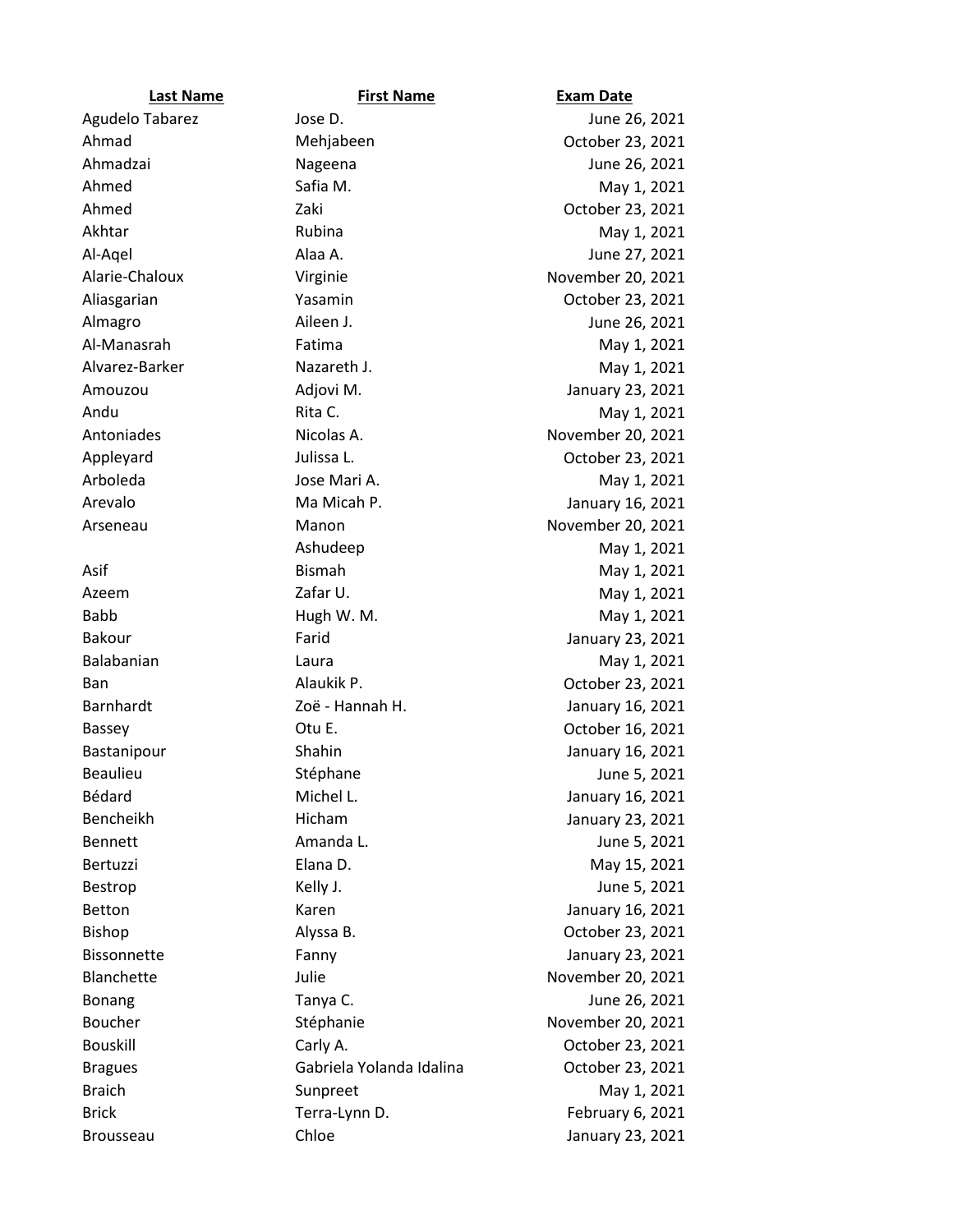Bura **S. Melissa Margaret** Correspondent Correspondent Correspondent Correspondent Correspondent Correspondent Co Caballero Melanie Fernandez May 1, 2021 Campbell **Melissa A.M.** Melissa A.M. May 1, 2021 Caniban Shiela February 6, 2021 Cao Jiejin October 23, 2021 Chan **Chan** Karen Wing Lam **May 1, 2021** Charters Skye V. Skye V. Skye V. Skye V. Sharters Sharters and States June 5, 2021 Chasmawala Mohammed Uzer R. January 16, 2021 Chatzis Miki Niki May 1, 2021 Chatzis May 1, 2021 Chaudhry **Chaudhry Chaudhry 2021** Zeeshan Q. Chaudhry May 1, 2021 Choi **Navid 1, 2021** Yoo Kyung May 1, 2021 Choi Joohyung Choi Cotober 23, 2021 Chung **Chung** Hyunwoong **January 16, 2021** Chung Covered Soyoung Chung June 26, 2021 Clifton Carrie June 26, 2021 Cloutier Yann November 20, 2021 Colbourne **Hannah E.** November 20, 2021 Coloma Babette Bobbie Jr. May 1, 2021 Corbeil Sara January 23, 2021 Cotia Allen Royce Booc May 1, 2021 Creamer Mackenzie Mackenzie April 17, 2021 Currie Currie Victoria R.M. May 15, 2021 Curtis Company Georgia R. April 17, 2021 Dang **Tho Duy** The Duy **May 1, 2021** Daoud Bachar November 20, 2021 Darafshi Gita Gita May 15, 2021 DaSilva Alexander L. June 26, 2021 Daud Nagla October 23, 2021 Davey Brittney K. Charles Brittney K. Charles Bottober 16, 2021 Dawood **Zafar** Zafar **Communist Communist Communist Communist Communist Communist Communist Communist Communist Communist Communist Communist Communist Communist Communist Communist Communist Communist Communist Communist** Dayag Stephanie R. January 16, 2021 DeGrâce Vanessa April 17, 2021 Dehmel Staci D. Staci D. May 15, 2021 Delves **Taylor G.** Taylor G. May 1, 2021 Dergousoff **Example 2021** Klarke **Container Management Container Propose** October 16, 2021 Deschamps Emilie November 20, 2021 Di Fazio **Giovanni M.** Giovanni M. May 1, 2021 Distor Roselle June 6, 2021 Djenidi Yassine November 20, 2021 Dong Ling Ling Cotober 23, 2021 Doutance Samantha November 20, 2021 Dubitz Lora-Lee October 16, 2021 Duggal Bharat June 26, 2021 Duncan Chloe A. January 16, 2021 Dunstan Christoph May 1, 2021 Durak Elma June 6, 2021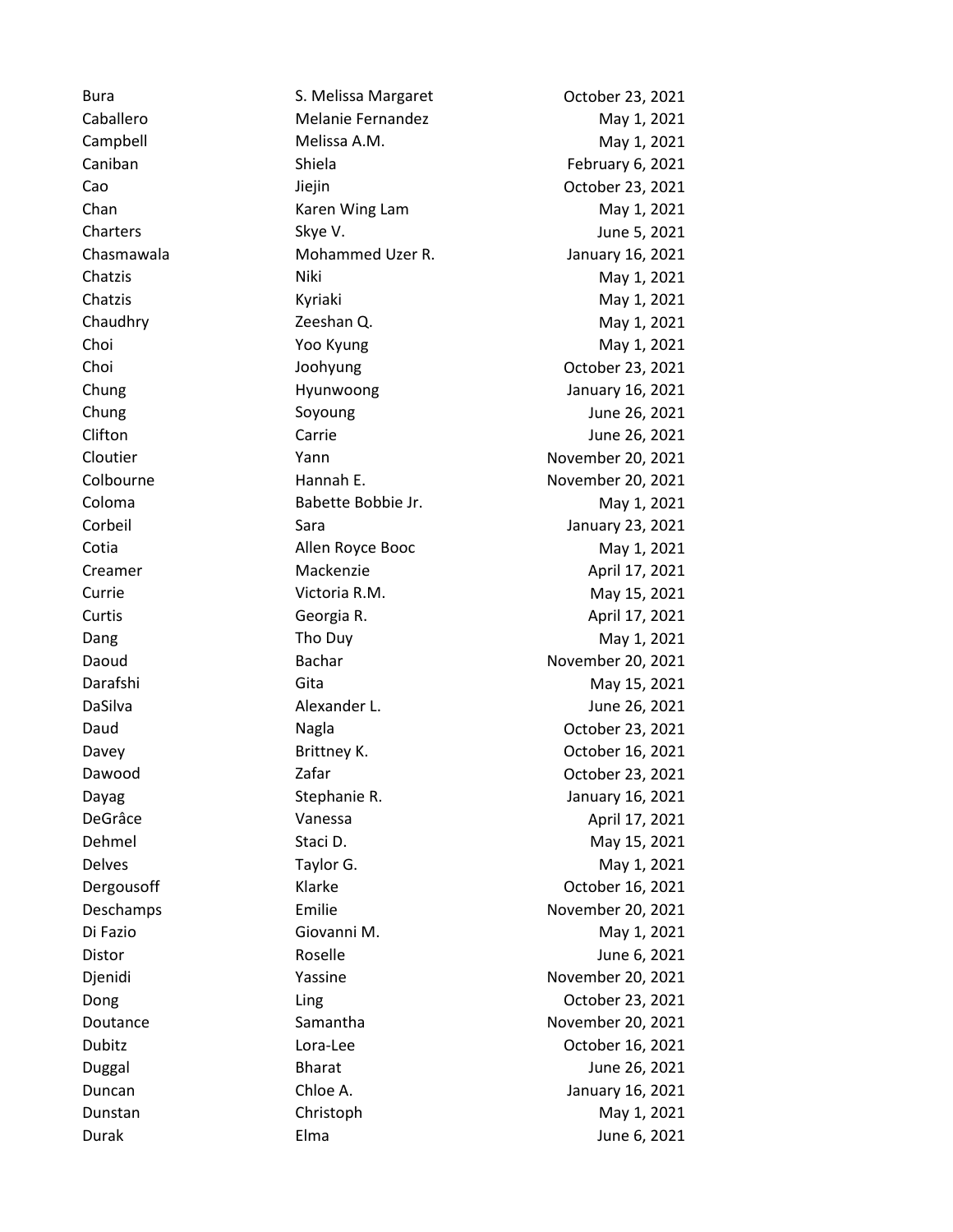Durovick Alysha A. October 16, 2021 Ekhlasi Araghi Mojdeh October 23, 2021 Eliuk Chelsea M. May 15, 2021 Engels **Annika** Annika May 1, 2021 Erb Bethany October 23, 2021 Estabrooks **Haley C.L.** Haley C.L. June 12, 2021 Fan Cheuk Yiu Cheuk Yiu June 26, 2021 Fard **Merna** Merna June 26, 2021 Feng Lin Lin June 26, 2021 Fernandez **Ajae Kim B.** May 15, 2021 Ferreira Jessica A. June 6, 2021 Fortier-Labelle Mélissa November 20, 2021 Foulds Keith J. October 23, 2021 Gallant **Gallant** Jaden N. April 17, 2021 Ganados Glyn Baratas October 23, 2021 Gauthier **Annie M.P.** Annie M.P. **January 23, 2021** George **Alan** Alan Alan June 27, 2021 Gharahghani Sholeh June 26, 2021 Glebov Savchenko Evgenia May 1, 2021 Godecke Jareth Marcus June 26, 2021 Goodwin **Communist Communist Communist Communist Communist Communist Communist Communist Communist Communist Communist Communist Communist Communist Communist Communist Communist Communist Communist Communist Communist Com** Green **Emma A. Emma A. April 17, 2021** Green Emily M. Emily M. Nay 1, 2021 Guérin Geraldine Geraldine November 20, 2021 Haddadi Azam May 1, 2021 Hadi Hadeer S.H. October 23, 2021 Haghjoo Audrey Azadeh June 26, 2021 Haji Seyed Javadi Narges May 1, 2021 Hales **Pamela Elaine Pamela Elaine C CE October 23, 2021** Hall Madeline **Madeline** April 17, 2021 Hammad Randa Saber Ahmad May 1, 2021 Hans **Manpreet** Manpreet **Manpreed** Manpreed Manpreed Manual Manual Manual Manual Manual Manual Manual Manual Manual Manual Manual Manual Manual Manual Manual Manual Manual Manual Manual Manual Manual Manual Manual Manual Hansen **May 1, 2021** Tori-Jo A. May 1, 2021 Hasan **Ahmed** Ahmed May 1, 2021 Hassanzadeh May 1, 2021 Hebert Kimberly S. October 23, 2021 Hedden Robyn M. June 27, 2021 Hendrickson Kristen D. Kristen D. May 15, 2021 Hendrickson Chelsey M. June 12, 2021 Henry Sandra E. C. C. Commodities C. Contact the Control of the October 23, 2021 Hiscock Michael P. June 13, 2021 Hoffe Todd J. Todd J. Todd J. June 13, 2021 Horton **Horton** Jenna J. May 1, 2021 Hua **May 1, 2021** Stephanie May 1, 2021 Huang **Dawson J.** Dawson J. **Communist Communist Communist Communist Communist Communist Communist Communist Communist Communist Communist Communist Communist Communist Communist Communist Communist Communist Communist Com** Hui May 1, 2021 Ming Chi May 1, 2021

Hung **Natalie J.H. Natalie J.H. Natalie J.H. June 26, 2021**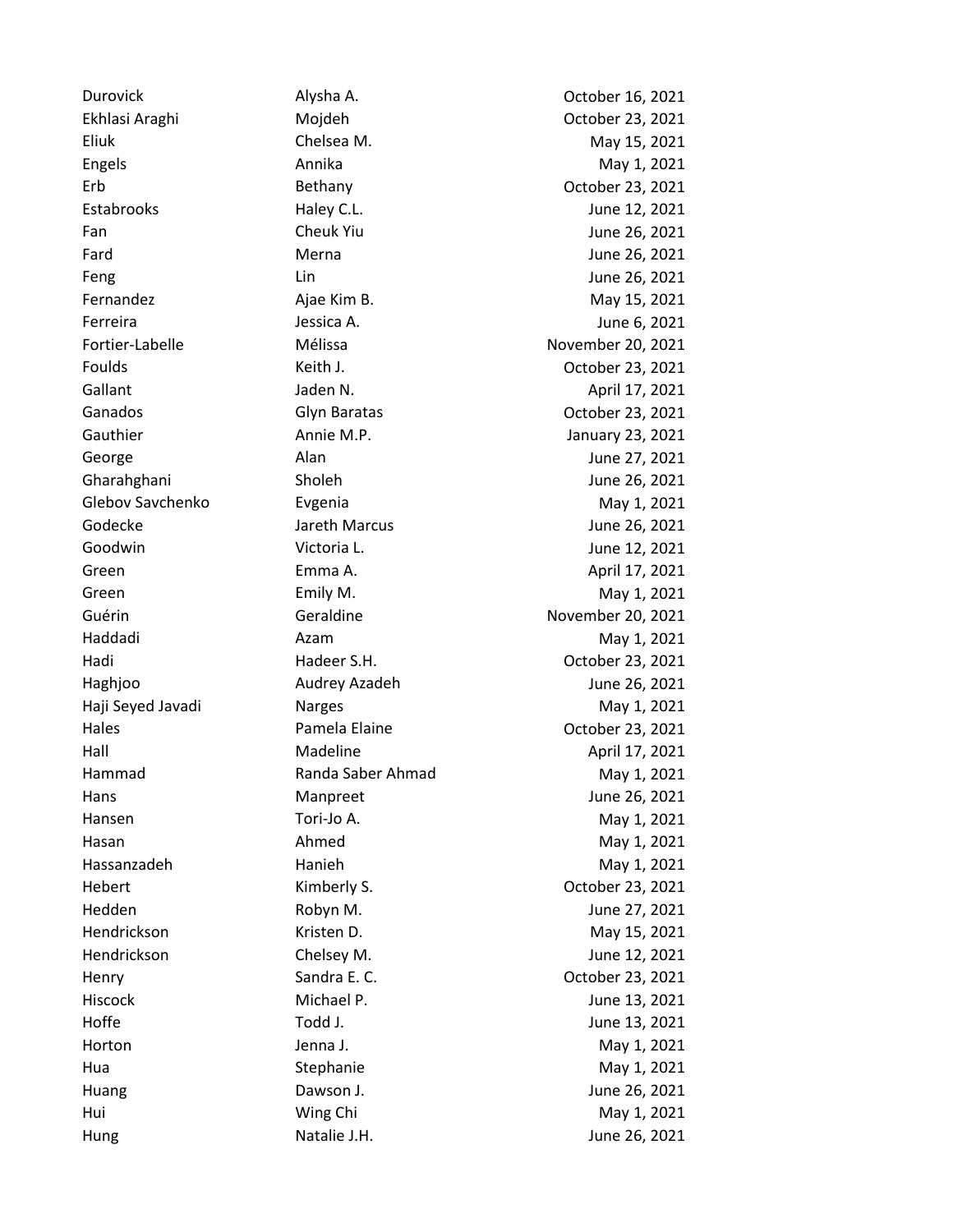Hurtubise Jody G. The May 1, 2021 Huynh **Lisa N.T.** Communication Communication Communication Communication Communication Communication Communication Hwang Jiyoon Jiyoon Cocober 23, 2021 Hyyrylainen Tyyne Liisa Coctober 23, 2021 Ikpotokin **Emmanuel Amielemen** May 1, 2021 Iqbalzada **Farohida** Farohida May 15, 2021 Izhar **Akif** Akif **October 23, 2021** Jackman Jacob M. January 16, 2021 Jackson Kyle B. May 1, 2021 Jagwani Chandni Chandni May 1, 2021 Jeong Hyung Min October 16, 2021 Johannsen Jodie C. May 15, 2021 Johnston Cayleigh A. April 17, 2021 Jolkowski Shannon J. May 1, 2021 Jordan Gina C. May 1, 2021 Jordan **Andrew J.** Andrew J. May 1, 2021 Joudrey Ashley D. May 15, 2021 Julao Bernice D. June 5, 2021 Jung Hyojin June 26, 2021 Kaiwi **Wahine O'te Tai** June 26, 2021 Kanpariya **Sonal D.** Sonal D. Campariya Sonal D. Canada Sonal D. Canada Sonal Muslim Controller 16, 2021 Kappy **Cari A.** Cari A. Cari A. Cari A. Cari A. Cari A. Cari A. Cari A. Cari A. Cari A. Cari A. Cari A. Cari A. C Karimi Zohra June 5, 2021 Kartechner Angela F. October 23, 2021 Kassegne **Blessing-Sharon E.** November 20, 2021 Kaur Guddi Guddi May 1, 2021 Kaur **May 1, 2021** Varinderjit May 1, 2021 Kaur Gurjit Gurjit May 15, 2021 Kaur **Molakpreet** Molakpreet June 26, 2021 Keeping Brittany F. School and State Brittany F. And State Brittany F. According to the Mune 27, 2021 Kenawy **Samar A.M.** Samar A.M. May 1, 2021 Kerwin **Kimberly L.** Communist Communist Communist Communist Communist Communist Communist Communist Communist Communist Communist Communist Communist Communist Communist Communist Communist Communist Communist Communist C Khajeganghaleh Ali June 26, 2021 Kheloufi **Nacima** Nacima November 20, 2021 Kim May 1, 2021 Kim Heylyun June 26, 2021 Kirkey **Tara L.** Tara L. June 26, 2021 Kneebone **May 1, 2021** James M. May 1, 2021 Koley **Alicia R.** Alicia R. Corober 23, 2021 Kovacs and Ildiko III and Ildiko May 1, 2021 Krasko Cheryl M. Cheryl M. February 6, 2021 Kruszewski Marek October 23, 2021 Kwong **Ray W.** Ray W. **If the 26, 2021** Kyle Celeste C. Collecter C. The State C. The Celeste C. The Collection of the C. The Collection of the C. The C Lack Amanda R. January 16, 2021 Lacroix **Mathan** Jonathan Movember 20, 2021 Lahaie **Benoit** Benoit **Benoit June 27, 2021**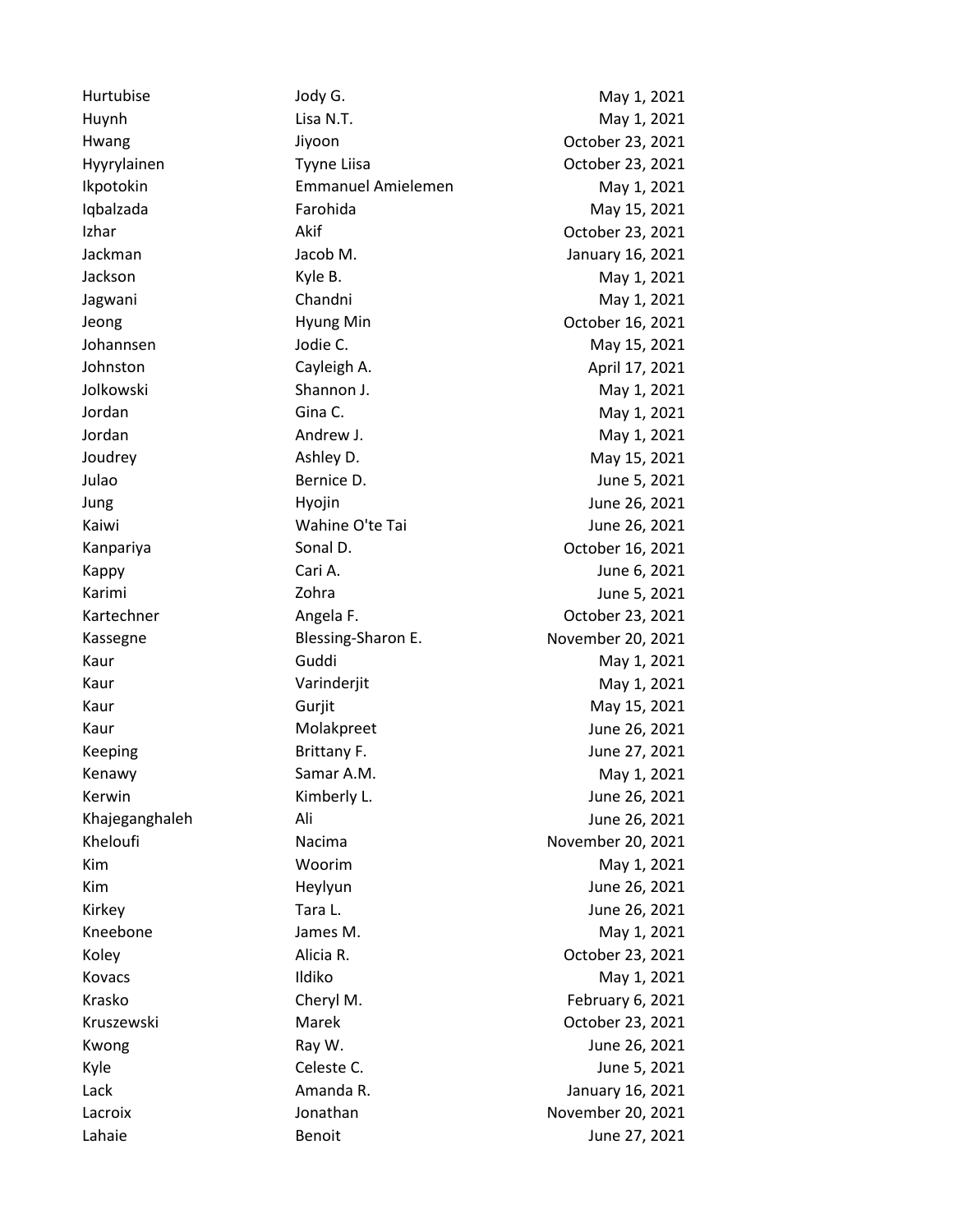Lai Brian A. May 1, 2021 Lam Ngoc Vy Charles Ngoc Vy Cotober 23, 2021 LeBlanc Alex B. April 17, 2021 LeBlanc **Emilie** Emilie Emilie and the LeBlanc LeBlanc and Emilie and Tennis and the LeBlanc LeBlanc and Tennis LeBlanc Meleanna M. October 16, 2021 Lee Contract Contract Contract Contract Contract Contract Contract Contract Contract Contract Contract Contract Contract Contract Contract Contract Contract Contract Contract Contract Contract Contract Contract Contract Co Lefebvre Nikki L. Nikki L. June 5, 2021 Léger Carrie Alexandra (Alexandra June 12, 2021 Lépine Èlisabeth November 20, 2021 Leslie Jessica October 16, 2021 Li Zi Jun May 1, 2021 Liang Contract Contract Contract Contract Contract Contract Contract Contract Contract Contract Contract Contract Contract Contract Contract Contract Contract Contract Contract Contract Contract Contract Contract Contract Liang Jiamin May 1, 2021 Liao Frank Fu Kuo June 26, 2021 Lim Suet Yee Chantal May 1, 2021 Liu Xuan October 23, 2021 Lowrey **Fatimah** Fatimah May 15, 2021 Lu Leeann R. May 1, 2021 Lu Xingchen October 23, 2021 Mahjoub **Emna** Emna May 1, 2021 Makkar Nahed May 15, 2021 Marcucci Luke A. October 23, 2021 Martelli **Martelli** Daniella S. May 1, 2021 Maseer Shiza Shiza Shiza May 1, 2021 Mason **Manufacture Controller Manufacture Controller Manufacture May 15, 2021** Matheson **International State Communist Contract Contract Contract Contract Contract Contract Contract Contract Contract Contract Contract Contract Contract Contract Contract Contract Contract Contract Contract Contract Co** Mathivathanan Sophiaa May 1, 2021 Mawji **Adam** Adam June 26, 2021 Mazdak Nazgol May 1, 2021 Mazerolle **April 17, 2021** Danika **Communist Communist Communist Communist Communist Communist Communist Communist Communist Communist Communist Communist Communist Communist Communist Communist Communist Communist Communi** McIntyre Lisa M. June 5, 2021 McTague Rachell E. May 1, 2021 Mei Xiaobai January 16, 2021 Melanson Chanelle R. Chanelle R. June 12, 2021 Melis Drapkin **Lina** Lina **April 17, 2021** Mimeault **A. M. Markow Jamie-Lee M.** May 1, 2021 Mir **Mir Ali M.** Ali M. May 1, 2021 Mohammad Zaid Zaid June 26, 2021 Mohammed Abdul H. Akil May 1, 2021 Mohammed Samah Samah June 26, 2021 Mohammed Sumaiyah June 26, 2021 Moorehouse **Amanda L.** Amanda L. May 1, 2021 Moricz Vincent M. November 20, 2021 Morrison Courtney A. June 26, 2021 Moyer **Amy C.** Amy C. Amy C. Amy C. Amy C. And June 26, 2021 Mughal **Madiha** Madiha Madiha June 6, 2021 Mui Dillon C.M. June 6, 2021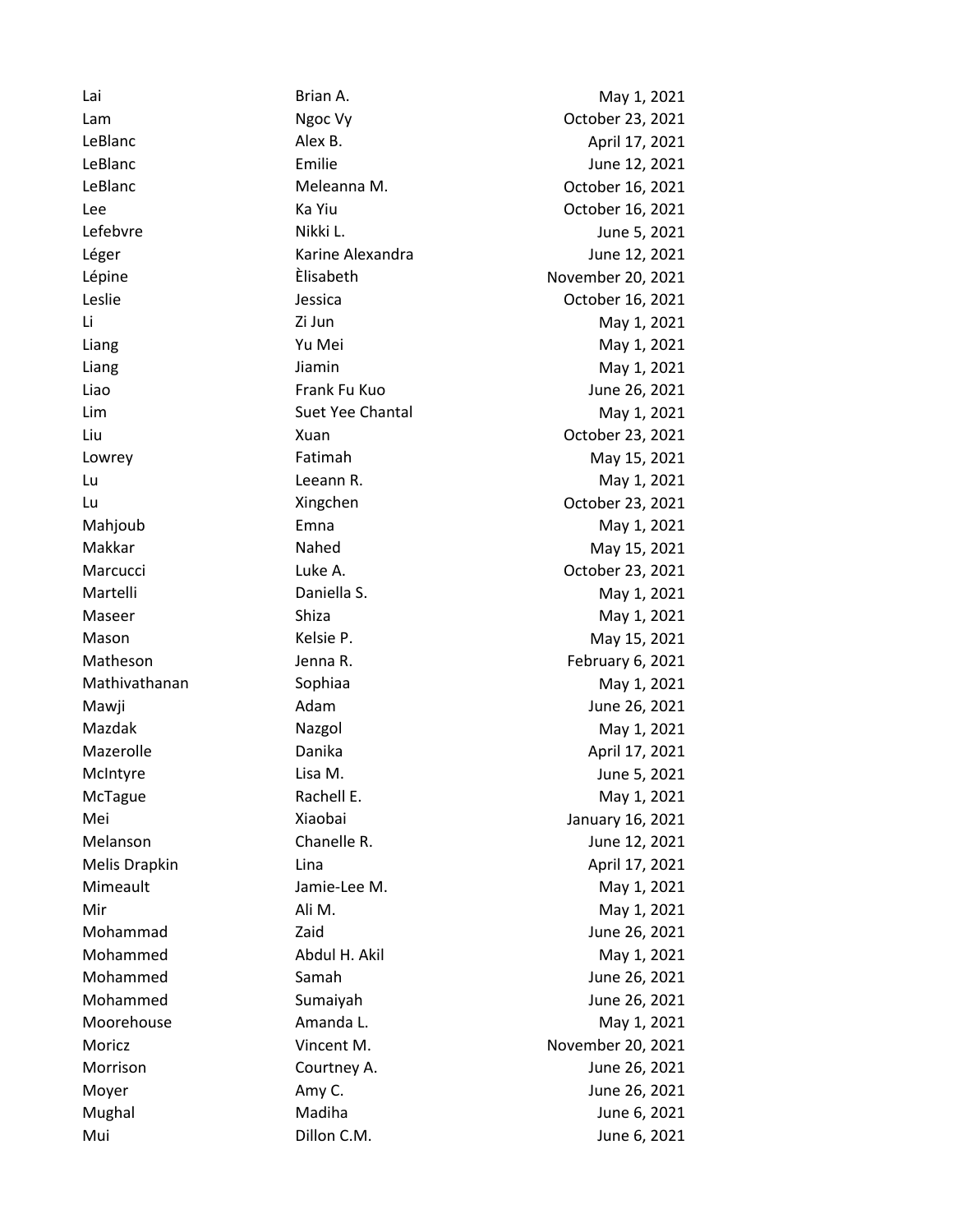| Munoz        | Abelardo               | May 1, 2021       |
|--------------|------------------------|-------------------|
| Mwanza       | Chipo                  | May 1, 2021       |
| Mzah         | Sameh                  | November 20, 2021 |
| Naito        | Kazutaka               | May 15, 2021      |
| Naji         | Zineb                  | January 23, 2021  |
| Napier       | Susan L.               | October 23, 2021  |
| Nazari       | Hamid                  | May 15, 2021      |
| Nelligan     | Kathleen M.            | June 27, 2021     |
| Newell       | Lauren M.              | April 17, 2021    |
| Newman       | Dasha                  | May 15, 2021      |
| Ng           | Julianna Wan Fung      | October 23, 2021  |
| Ngo          | Joyce                  | October 16, 2021  |
| Nguyen       | Rosetta                | May 1, 2021       |
| Nguyen       | James                  | May 1, 2021       |
| Nguyen       | Nhi Tuong Lan          | May 1, 2021       |
| Nguyen       | Ai Phuong              | May 1, 2021       |
| Nguyen       | Tina                   | October 23, 2021  |
| Nguyen       | Cathy Dieu Nhu         | October 23, 2021  |
| Nguyen       | Phi Van                | October 23, 2021  |
| Noftall      | Sarah H.               | June 13, 2021     |
| Numminen     | Sarah E.               | June 26, 2021     |
| <b>Nunes</b> | Jennifer L.            | May 15, 2021      |
| Obando-Pinto | Alba I.                | May 1, 2021       |
| Oh           | Se Yong                | June 26, 2021     |
| Okpo         | Ojiugo Hannah          | June 26, 2021     |
| Okuche       | Ogochukwu F.           | February 6, 2021  |
| Osiowy       | Danielle R.            | May 15, 2021      |
| Ouellette    | Karley Faith           | June 12, 2021     |
| Pablico      | Alberto C.             | January 16, 2021  |
| Pacheco      | Rachel A.              | May 1, 2021       |
| Pacheco      | Carlos A.              | May 1, 2021       |
| Paine        | Janet L.               | May 1, 2021       |
| Pan          | Denghui                | June 26, 2021     |
| Pangburn     | Keisha Marie           | April 17, 2021    |
| Panke        | Theresa G.             | October 23, 2021  |
| Parameswaran | Shapisha               | May 1, 2021       |
| Park         | Sandra L.              | October 16, 2021  |
| Patel        | Yashvi Dharmeshbhai    | January 16, 2021  |
| Patel        | Shreekiben N.          | May 1, 2021       |
| Patel        | Akshaykumar Dineshbhai | October 23, 2021  |
| Patel        | Yukta                  | October 23, 2021  |
| Paudel       | Sandhya                | June 26, 2021     |
| Pavlovic     | Veronika               | May 1, 2021       |
| Pearson      | Tyrha D.               | May 15, 2021      |
| Peck         | Suree                  | May 15, 2021      |
| Pham         | Tuan                   | May 1, 2021       |
| Piercy       | Jessica L.             | April 17, 2021    |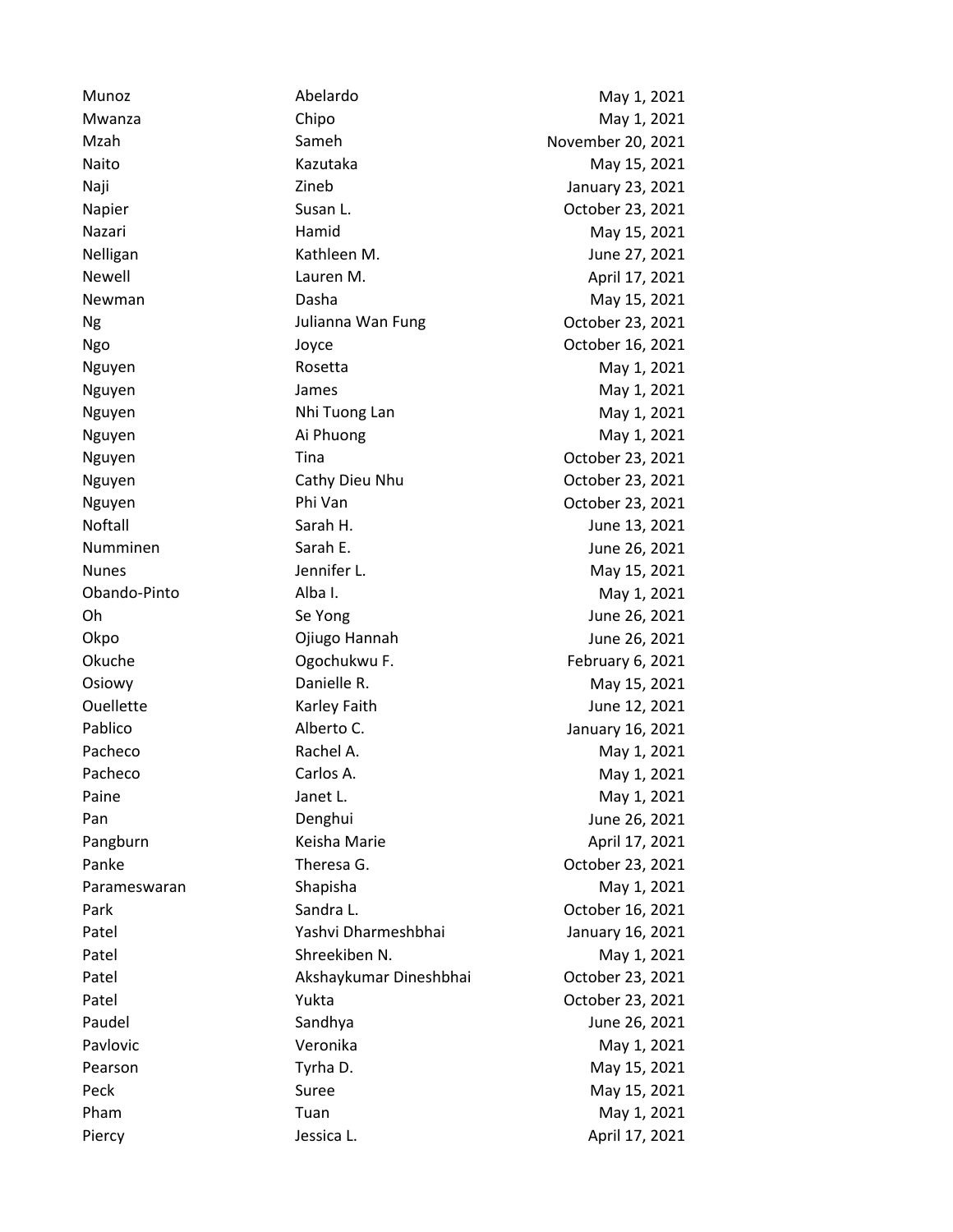Pirzamani Shahyar Shahyar May 1, 2021 Poghosyan **Karine** Karine **Communist Communist Communist Communist Communist Communist Communist Communist Communist Communist Communist Communist Communist Communist Communist Communist Communist Communist Communist Commu** Porter **Madison E.** And Madison E. And Madison E. And Madison E. And Madison E. And Madison E. And Madison E. Privett Emily J.H. January 16, 2021 Purba **Ravneet K.** January 16, 2021 Puro **Puro Alysha D.** Alysha D. Company Company Alysha D. Company Alysha D. Company Alysha D. Company October 23, 2021 Raina **Raina** Raina Raina Raina Research and the *Research* Hune 26, 2021 Ralph Myles N. Corober 16, 2021 Randoll **Sabrina** Sabrina November 20, 2021 Rashid Kirn Kirn May 1, 2021 Regnier **Treena M.** Treena M. May 15, 2021 Rehimi Marram May 15, 2021 Ren May 1, 2021 **Junnan May 1, 2021** Rezayani Maryam May 1, 2021 Ripeto Ribeiro **May 1, 2021** Leandra May 1, 2021 Robbins **Tracey H.** Tracey H. **June 5, 2021** Rogg Tammy Tammy Cotober 23, 2021 Sadeghimovahed Soroush Soroush May 1, 2021 Sahota Sharanpreet May 1, 2021 Salimian Sania January 16, 2021 Salvador **Joshua** Joshua **Carry Communist Communist Communist Communist Communist Communist Communist Communist Communist Communist Communist Communist Communist Communist Communist Communist Communist Communist Communist** Samani Masood Chehelgerdi May 1, 2021 Sanghera Snimerdeep Kaur June 26, 2021 Santos Jira Zarene S. October 16, 2021 Sarazin Jessica-Tina C. November 20, 2021 Schmitt **Sarah A.** Sarah A. Sarah A. Sarah A. Sarah A. Sarah A. Sarah A. Sarah A. Sarah A. Sarah A. Sarah A. Sarah A. Sarah A. Sarah A. Sarah A. Sarah A. Sarah A. Sarah A. Sarah A. Sarah A. Sarah A. Sarah A. Sarah A. Sarah Sehl **Natasha D.** Matasha D. May 1, 2021 Sewell Sewell John W. April 17, 2021 Shaikh Nisa Nisa October 23, 2021 Shakib **Abdolreza** Abdolreza May 1, 2021 Shakibani Arezou February 6, 2021 Shan Katherine Yue Coctober 23, 2021 Sharma **Sankarshan** Sankarshan February 6, 2021 Shnaider **Orly** Orly **May 1, 2021** Shum Chelsea K. May 15, 2021 Sidhu Grace October 23, 2021 Silva Jaime H. October 16, 2021 Simard **Etienne** Etienne January 23, 2021 Simpson-Elie **Donoven M.** Donoven M. Simpson-Elie and Donoven M. Singh Sean Sean May 1, 2021 Sirois **Madison A.** Contract Madison A. Contract Madison A. Contract Munde 12, 2021 Skelly **Amber J.** Amber J. May 15, 2021 Slater Aleida January 16, 2021 Smith **Example 2018** Robyn E. May 1, 2021 Soria **Cecil P.** Cecil P. May 15, 2021 Sparkman David S. May 1, 2021

Spencer and Riley J. And Riley J. And Riley J. And May 15, 2021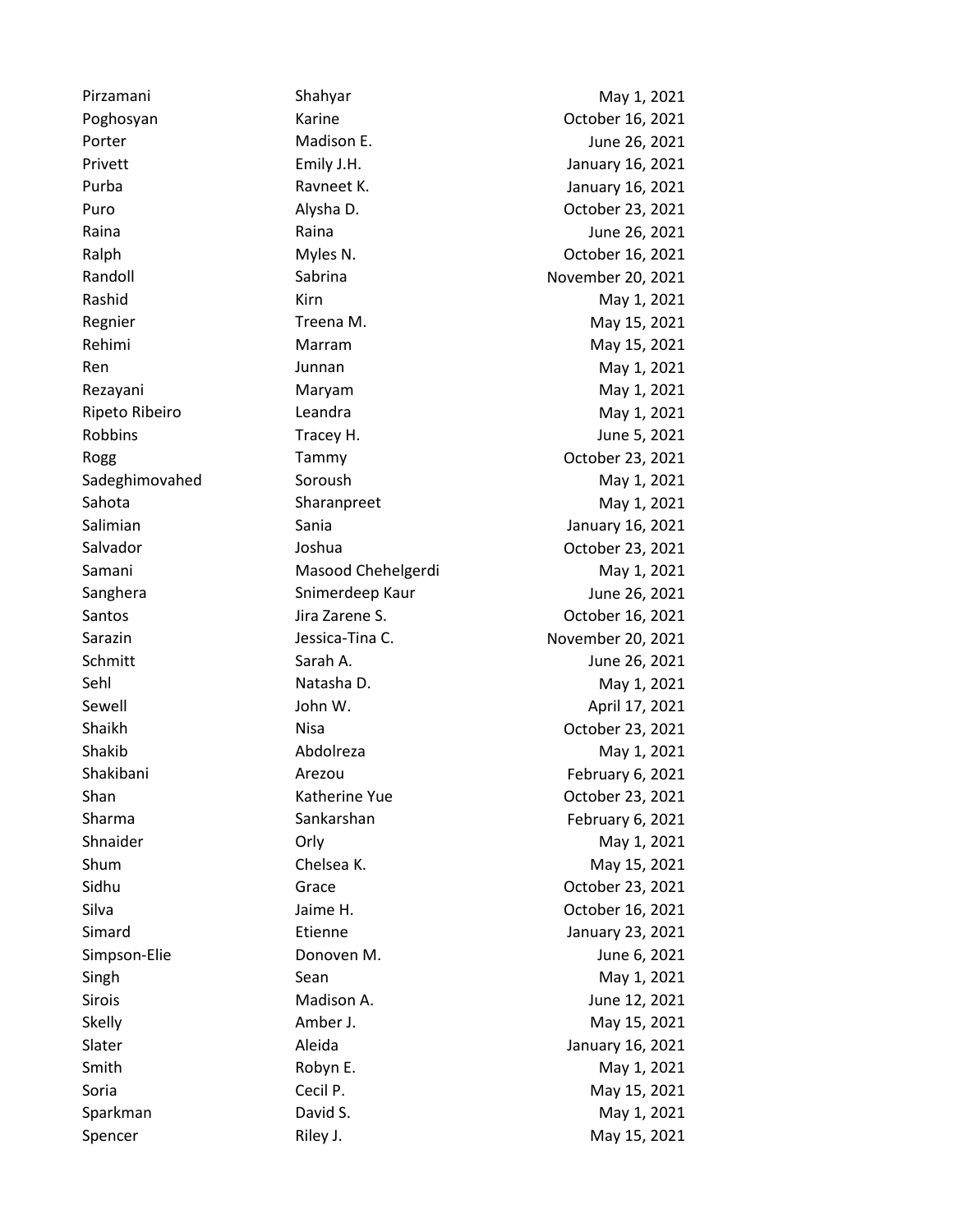Sproule **Supering Service Contract Service Contract Service Contract Service Contract Service Contract Service Contract Service Service Service Service Service Service Service Service Service Service Service Service Servic** Sran **May 15, 2021** Rasandeep Kaur May 15, 2021 Stankovic Mladen October 23, 2021 Stasuik Devon R. May 15, 2021 Steeves **Dominique Community** Dominique **April 17, 2021** Stevenson Jehoshua T. January 16, 2021 Stewart Brittany B. Charles Brittany B. Charles Brittany B. Stofast Maria Maria Corolet 16, 2021 Stokes **Stokes** Deanne L. **Deanne L.** June 13, 2021 Tabrizizadeh Amir Hossein June 26, 2021 Tahay **Karla I.** Karla I. **February 6, 2021** Tahir **Tahir** Maleeha **Maleeha** October 23, 2021 Taillon **Phoebe 'Monique'** June 5, 2021 Talbot Dominique November 20, 2021 Tang Benson Benson May 1, 2021 Tattrie **Holly J.K.** Holly J.K. June 27, 2021 Tolideh Behnaz Behnaz May 1, 2021 Torkhani Lamia November 20, 2021 Tran **Annie** May 15, 2021 Traynor **Adam** Adam May 1, 2021 Truong Duyen January 16, 2021 Turenne **Meagan E.A.** Meagan E.A. May 15, 2021 Turner Turner Construction of the June 26, 2021 Turner Stephanie N. Corollackson Corollackson Corollackson Corollackson Corollackson Corollackson Corollackson Twohig Tanya H. April 17, 2021 Varghese Susamma May 15, 2021 Victoria **May 15, 2021** Yurani May 15, 2021 Vinals **Raul May 1, 2021** Constants Raul May 1, 2021 Viray **Anne L.** Anne L. **February 6, 2021** Vo Trang T.H. May 1, 2021 Watson **Morgan T.** Communist Morgan T. Communist Music Music Music Music Music Music Music Music Music Music Music Music Music Music Music Music Music Music Music Music Music Music Music Music Music Music Music Music Music Watson Jessica Elizabeth October 23, 2021 Watters **Communist Communist Communist Communist Communist Communist Communist Communist Communist Communist Communist Communist Communist Communist Communist Communist Communist Communist Communist Communist Communist Com** Whittaker Bethany A.A. April 17, 2021 Wilson Natasha D. June 12, 2021 Wong **May 1, 2021** Wai Hong Marco **May 1, 2021** Wong **Iohnny Yat-Tak** October 23, 2021 Wu **Way 15, 2021** Yap Samantha Erin N. June 26, 2021 Yim Manvel C.H. June 26, 2021 Yin **Pingzi (Winnie) Py May 1, 2021** Yuan Zhongshan June 26, 2021 Yun **Haena** Haena May 1, 2021 Zemingui Candra Candra April 17, 2021 Zhang Rui Rui Corober 23, 2021 Zhao Yi June 26, 2021 Zhelev Zhivko G. October 23, 2021